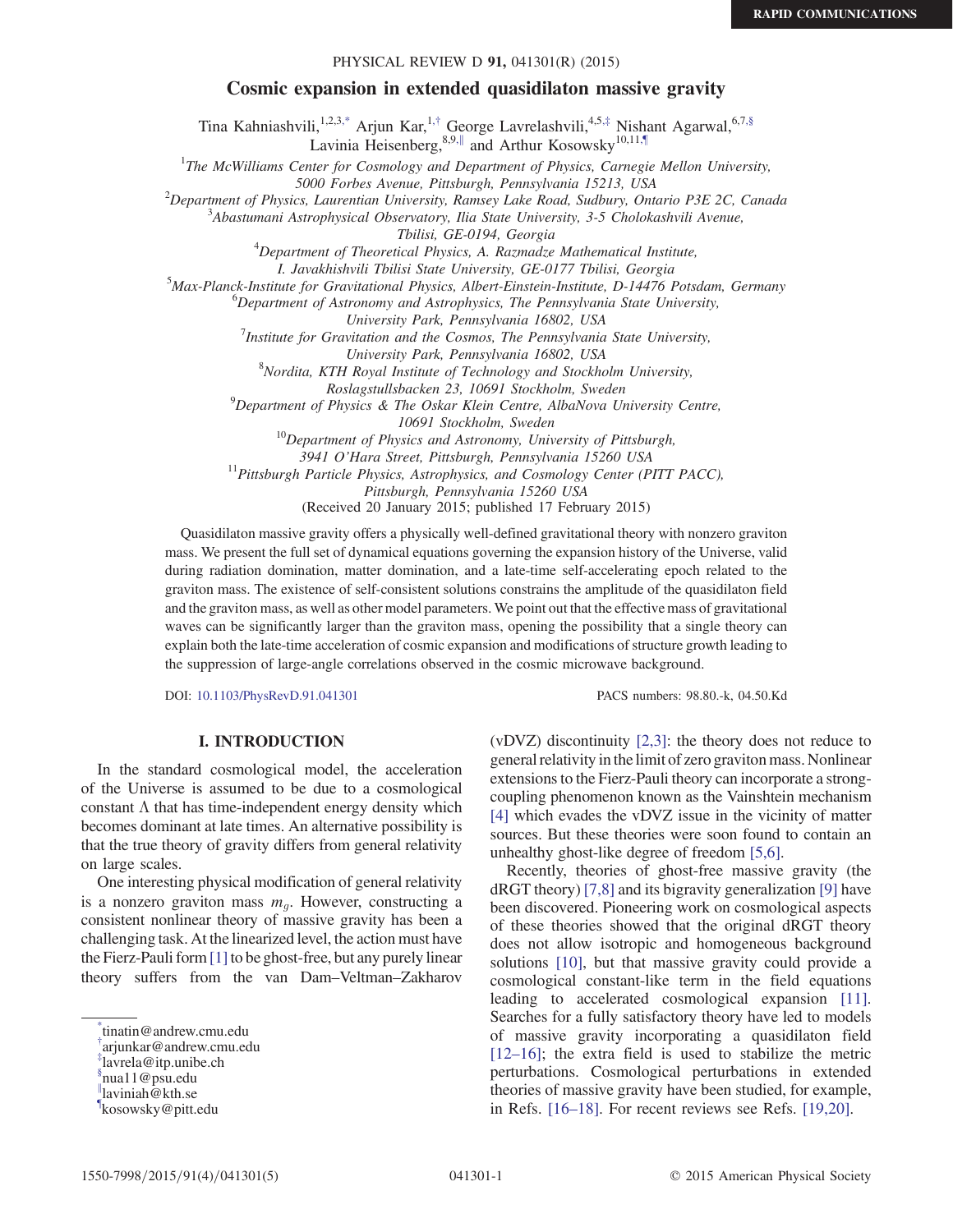Here we present the full dynamical background equations governing the expansion history of the Universe in quasidilaton massive gravity, valid at all epochs. Recent work has assumed the late-time asymptotic form of the expansion history to evaluate the growth of perturbations [\[21\]](#page-4-11), but the full solution is required for comparison with observations, since our current epoch is in the transition between matter domination and accelerating expansion. We give constraints on parameters in the model arising from the requirement of self-consistent cosmological solutions with late-time acceleration. Numerical solutions and comparison to current data on cosmic expansion will be presented in a companion paper [\[22\]](#page-4-12). We also make a general observation about perturbations in the model (the full set of perturbation equations will be presented in follow-up papers [\[23,24\]](#page-4-13), and their cosmological consequences on the microwave background and large-scale structure will be studied in Ref. [\[24\]](#page-4-14)). We note that the mass scale governing the evolution of tensor perturbations can be substantially larger than  $m_q$ ; if a similar scale governs the evolution of scalar perturbations as well, then the observed lack of correlations at large angular scales in the microwave background [\[25\]](#page-4-15) might also arise in these theories.

### II. EXTENDED QUASIDILATON MASSIVE COSMOLOGIES

Here we analyze the extended quasidilaton theory of Ref. [\[14\],](#page-4-16) defined by the action

$$
S = S_Q + S_M,\tag{1}
$$

where

$$
S_Q = \frac{M_{\rm Pl}^2}{2} \int d^4x \sqrt{-g} \left[ R - 2\Lambda - \frac{\omega}{M_{\rm Pl}^2} \partial_\mu \sigma \partial^\mu \sigma \right. + 2m_g^2 (\mathcal{L}_2 + \alpha_3 \mathcal{L}_3 + \alpha_4 \mathcal{L}_4) \right]
$$
 (2)

<span id="page-1-2"></span>and  $S_M$  is the matter action, which we will assume to be that for a perfect fluid. Here  $M_{\text{Pl}}$  is the Planck mass,  $\Lambda$  is a cosmological constant,  $\sigma$  [taken to be  $= \bar{\sigma}(t)$ ] is the quasidilaton field, and  $\mathcal{L}_2-\mathcal{L}_4$  are the terms that provide a mass  $m_q$  to the graviton. The theory depends on  $m_q$ and additionally four dimensionless coupling constants  $\omega, \alpha_{\sigma}, \alpha_3$ , and  $\alpha_4$ . The physical and fiducial metrics are characterized through the following functions in FLRW space-time: the Hubble parameter  $H(t) \equiv \dot{a}/a$ , with  $a(t)$ being the scale factor, and a dot representing the derivative with respect to physical time t, the quasidilaton field  $\bar{\sigma}(t)$ and a convenient related variable  $X(t) \equiv \exp(\bar{\sigma}/M_{\rm Pl})/a$ ; the Stückelberg fields  $\phi^a$  [we work with  $\phi^0 = \phi^0(t)$  and  $\phi^i = x^i$ ; and  $q(t) \equiv n(t)a(t)$ , with  $n(t)$  being the lapse<br>function of the extended fiducial metric expressed in terms function of the extended fiducial metric, expressed in terms of  $\phi^0$  and  $\bar{\sigma}(t)$  by

TINA KAHNIASHVILI et al. PHYSICAL REVIEW D 91, 041301(R) (2015)

$$
\left(\frac{\dot{\phi}^0}{n}\right)^2 \equiv 1 - \alpha_\sigma \left(\frac{\dot{\sigma}}{qXm_g}\right)^2,\tag{3}
$$

where we have redefined  $\sigma$  to denote  $\bar{\sigma}/M_{\text{Pl}}$ .

<span id="page-1-0"></span>Equations of motion for the expansion history  $a(t)$  and field values can be obtained by varying the action, S. Introducing the auxiliary function  $J = 3 + 3\alpha_3(1 - X) +$  $\alpha_4(1 - X)^2$ , variation with respect to  $\phi^0$  gives the constraint equation

$$
\frac{\mathrm{d}}{\mathrm{d}t} \left[ a^4 X (1 - X) J \frac{\dot{\phi}^0}{n} \right] = 0,\tag{4}
$$

<span id="page-1-3"></span>while variations with respect to  $N(t)^{1}$  and  $a(t)$  give the modified first and second Friedmann equations modified first and second Friedmann equations,

$$
3H^2 - \frac{\omega}{2}\dot{\sigma}^2 = \Lambda + \Lambda_X + \frac{1}{M_{\text{Pl}}^2}\rho_M,\tag{5}
$$

<span id="page-1-4"></span>
$$
\dot{H} = \frac{1}{6}(q-1)\frac{\dot{\Lambda}_X}{\dot{\sigma} - H} - \frac{\omega}{2}\dot{\sigma}^2 - \frac{1}{2M_{\rm Pl}^2}(\rho_M + P_M). \tag{6}
$$

Here  $\Lambda_X = m_g^2(X-1)[J + (X-1)(\alpha_3(X-1) - 3)]$  is the effective cosmological constant,  $\dot{\Lambda}_X = 3m_g^2 \dot{X} [J + Y(\lambda_X / X - 1)]$  $X(\alpha_3(X-1)-2)$  and  $\dot{\sigma} = H + \dot{X}/X$ . The total energy density  $\alpha_{\lambda}$  and pressure  $P_{\lambda}$  for the matter terms satisfy the density  $\rho_M$  and pressure  $P_M$  for the matter terms satisfy the usual continuity equation  $\dot{\rho}_M + 3H(\rho_M + P_M) = 0$ . The functions  $H$  and  $X$  are connected through the dynamical relation [\[22\]](#page-4-12)

<span id="page-1-1"></span>
$$
\frac{\dot{X}}{X} = \frac{4(1-X)JH}{3X(\alpha_3(X-1)-2) + J(4X-1)},
$$
\n(7)

which imposes strong constraints on allowed model parameters. Combining Eqs. [\(4\)](#page-1-0) and [\(7\)](#page-1-1) gives  $\dot{\phi}^0(t)/n(t)$  =  $(t)/n(t) =$ constant. Using Eq. [\(3\)](#page-1-2) we obtain  $\dot{q}/q = \ddot{\sigma}/\dot{\sigma} - \dot{X}/X$  if  $H \neq \dot{X}/X$ . Einelly, the inequality  $(\dot{A}^0/\gamma)^2 > 0$  implies  $H \neq -\dot{X}/X$ . Finally, the inequality  $(\dot{\phi}^0/n)^2 > 0$  implies that  $0 < \alpha_{\sigma} (H + \dot{X}/X)^2 < q^2 X^2 m_g^2$ .

### A. Self-accelerating regime

A late-time attractor solution for this system exists [\[12,14\]](#page-4-8) and is characterized by a constant Hubble parameter  $H_A \equiv H(a \to \infty)$ , and constant values of  $X_A \equiv$  $X(a \to \infty)$  and  $q_A \equiv q(a \to \infty)$ . In this limit  $\rho_M$  and  $P_M$ vanish. We will consider solutions for which  $J \rightarrow 0$  as  $a \rightarrow \infty$ . The parameter  $\alpha_{\sigma}$  does not affect the background dynamics, but it plays a crucial role in constructing a healthy theory: linear stability in the asymptotic regime

<sup>&</sup>lt;sup>1</sup>Note that we work in the proper time gauge, in which the lapse function  $N(t)$  of the physical metric is  $N = 1$ . The variation, of course, has to be done before gauge fixing.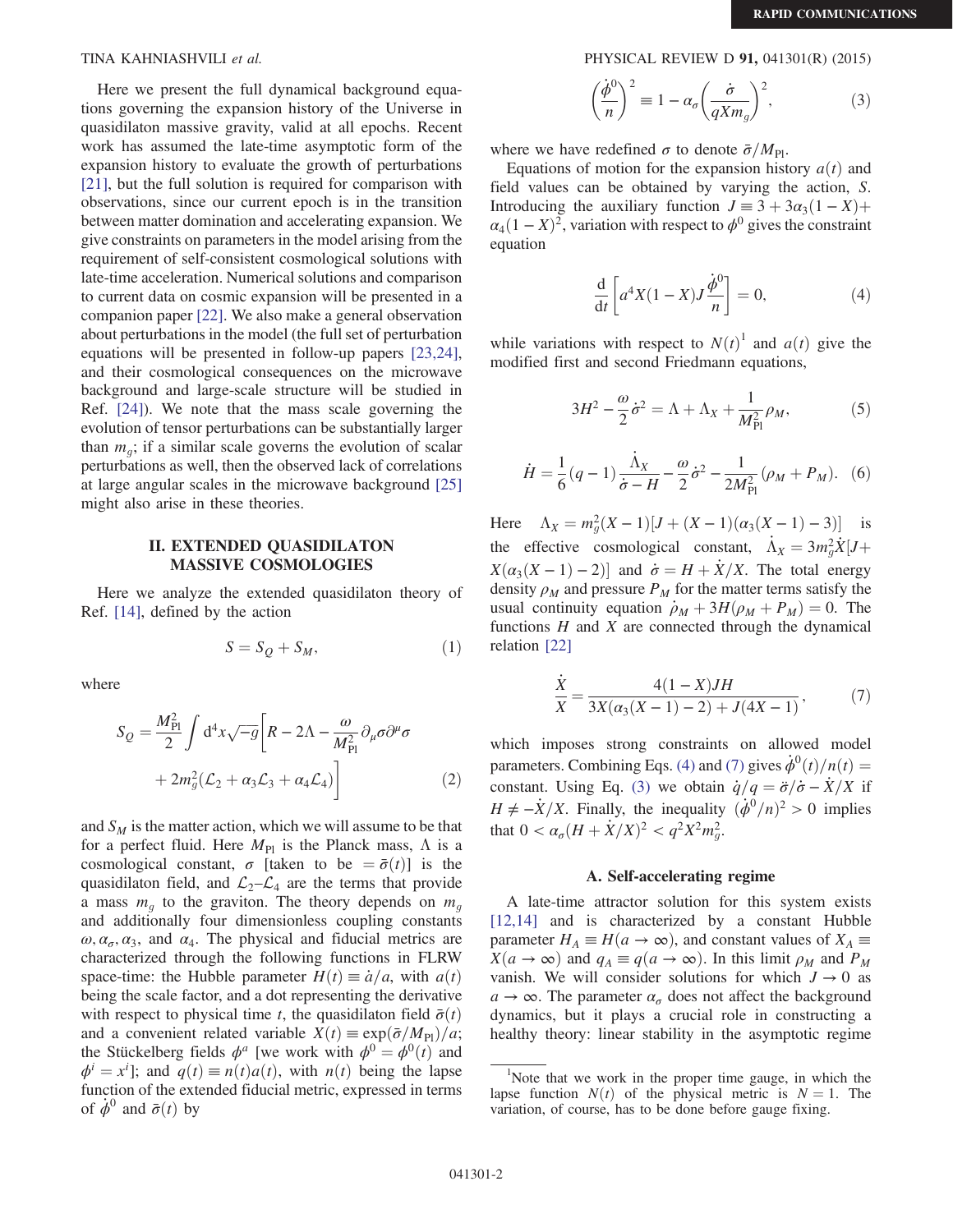## COSMIC EXPANSION IN EXTENDED QUASIDILATON … PHYSICAL REVIEW D 91, 041301(R) (2015)

implies that  $[14]$   $1 < \alpha_{\sigma} [H_A/(X_A m_g)]^2 < q_A^2$ , which can be achieved by a proper choice of  $\alpha$  if  $q \ge 1$ achieved by a proper choice of  $\alpha_{\sigma}$  if  $q_A > 1$ .

<span id="page-2-0"></span>The asymptotic limits of Eqs. [\(5\)](#page-1-3) and [\(6\)](#page-1-4) relate  $H_A$ ,  $X_A$ , and  $q_A$ —setting the background cosmological constant  $\Lambda$ to zero we obtain [\[14\]](#page-4-16)

$$
\left(3 - \frac{\omega}{2}\right) H_A^2 = \Lambda_A,\tag{8}
$$

<span id="page-2-1"></span>
$$
q_A - 1 = \frac{\omega H_A^2}{m_g^2 X_A^2 [\alpha_3 (X_A - 1) - 2]},
$$
\n(9)

where  $\Lambda_A \equiv \Lambda_X(a \to \infty) = m_g^2 (X_A - 1)^2 [\alpha_3 (X_A - 1) - 3].$ <br>The requirement that the effective Newton's constant The requirement that the effective Newton's constant should be positive gives the constraint  $\omega < 6$  [\[14\].](#page-4-16) Note that Eqs. [\(8\)](#page-2-0) and [\(9\)](#page-2-1) are valid only in the limit  $a \to \infty$  and cannot be used as dynamical equations or to describe the coupling with matter, when  $\Lambda_X \le \rho_M/M_{\rm Pl}^2$ : the nonzero functions  $I(a)$  and  $\dot{X}(a)$  must be included in the dynamics functions  $J(a)$  and  $\dot{X}(a)$  must be included in the dynamics until the asymptotic limit  $(a \rightarrow \infty)$  is reached.

The condition  $J = 0$  is simply an algebraic equation for X with the roots  $2\alpha_4 X_{A\pm} = 3\alpha_3 + 2\alpha_4 \pm \sqrt{9\alpha_3^2 - 12\alpha_4}$ .<br>Bequiring that X, is real gives  $\alpha_1 < \frac{3}{2}\alpha^2$  while  $\Delta_2 > 0$ . Requiring that  $X_A$  is real gives  $\alpha_4 < \frac{3}{4} \alpha_3^2$ , while  $\Lambda_X > 0$ <br>implies that  $\alpha_1(X = 1) > 3$ . Values  $X \neq 1$  are realized implies that  $\alpha_3(X_A - 1) > 3$ . Values  $X_A < 1$  are realized only for negative values of the parameter  $\alpha_3$ . Eqsuations [\(8\)](#page-2-0) and [\(9\)](#page-2-1) give the asymptotic relation

$$
q_A = 1 + \frac{\omega H_A^2}{m_g^2 X_A^2 \left(1 + \frac{(3 - \frac{\omega}{2}) H_A^2}{m_g^2 (X_A - 1)^2}\right)}.\tag{10}
$$

Enforcing the condition  $\omega < 6$  gives  $m_g^2 X_A^2 / H_A^2 < 6/(g-1)$  $6/(q_A - 1)$ .

We also have an additional constraint coming from tensor perturbations, which are characterized by the effective mass of gravitational waves,  $M_{GW}(a)$ . For stability, we require that  $M_{\text{GW}}^2 > 0$ . In the asymptotic limit  $a \to \infty$ ,<br> $M^2$  tends towards a constant value [see Eq. (38) of  $M_{\text{GW}}^2$  tends towards a constant value [see Eq. (38) of Ref. [141] expressed in terms of model parameters  $\omega$  and Ref. [\[14\]](#page-4-16)], expressed in terms of model parameters  $\omega$  and  $m_q$ , and dynamically generated parameters  $X_A$  and  $H_A$  as

$$
\frac{M_{\text{GW}}^2}{H_A^2}(a \to \infty) = X_A^2 \left[ \frac{m_g^2}{H_A^2} + \frac{3 - \frac{\omega}{2}}{(X_A - 1)^2} \right] + \frac{m_g^2}{H_A^2} \frac{\omega X_A (X_A - 1)}{(3 - \frac{\omega}{2}) + \frac{m_g^2}{H_A^2} (X_A - 1)^2} + \omega \frac{X_A + 1}{X_A - 1}.
$$
\n(11)

For  $0 < X_A < 1$  the condition  $M_{\text{GW}}^2 > 0$  implies that  $1 < a_A < \bar{a}_B$  with  $1 < q_A < \bar{q}_A$ , with

$$
\bar{q}_A = \frac{2}{1 + X_A} - \frac{\omega}{X_A(1 + X_A)} \left[ \frac{\frac{m_q}{H_A}(X_A - 1)^2}{(3 - \frac{\omega}{2}) + \frac{m_q^2}{H_A^2}(X_A - 1)^2} \right]^2.
$$
 (12)

To summarize, assuming that  $\alpha_{\sigma}$  is chosen to satisfy the linear stability condition, the first stability island is characterized by  $0 < X_A < 1$ ,  $1 < q_A < \bar{q}$ ,  $0 < \omega < 6$ . For  $X_A > 1$  the mass function is always positive (assuming that  $q_A > 1$  is satisfied), and we do not get any additional constraints.

The allowed parameter ranges are presented in Fig. [1](#page-2-2). In particular, we see that there are parameter ranges for which  $M_{\text{GW}}/H_A \gg 1$  even if  $m_q/H_A \approx 1$ . This can understood analytically by observing that in the limit of small  $|X_A - 1|$ ,  $\frac{M_{\text{GW}}^2}{M_{\text{H}}^2} = \frac{(3-\omega/2)}{(X_A-1)^2} + \frac{O[X_A-1]}{(X_A-1)}$  $]^{-1}$ . Adjusting the value of the parameter  $\alpha_3$ , we can have, at the same

<span id="page-2-2"></span>

FIG. 1 (color online). Plot of  $M_{\text{GW}}/H_A$  for  $m_g = H_A$  in the entire region for  $0 < X_s < 1$  (upper panel) and for  $X_s > 1$  (lower) entire region for  $0 < X_A < 1$  (upper panel) and for  $X_A > 1$  (lower<br>panel). The excluded regions (which correspond to negative panel). The excluded regions (which correspond to negative  $M_{\text{GW}}^2/H_A^2$ ) are shown in grey color.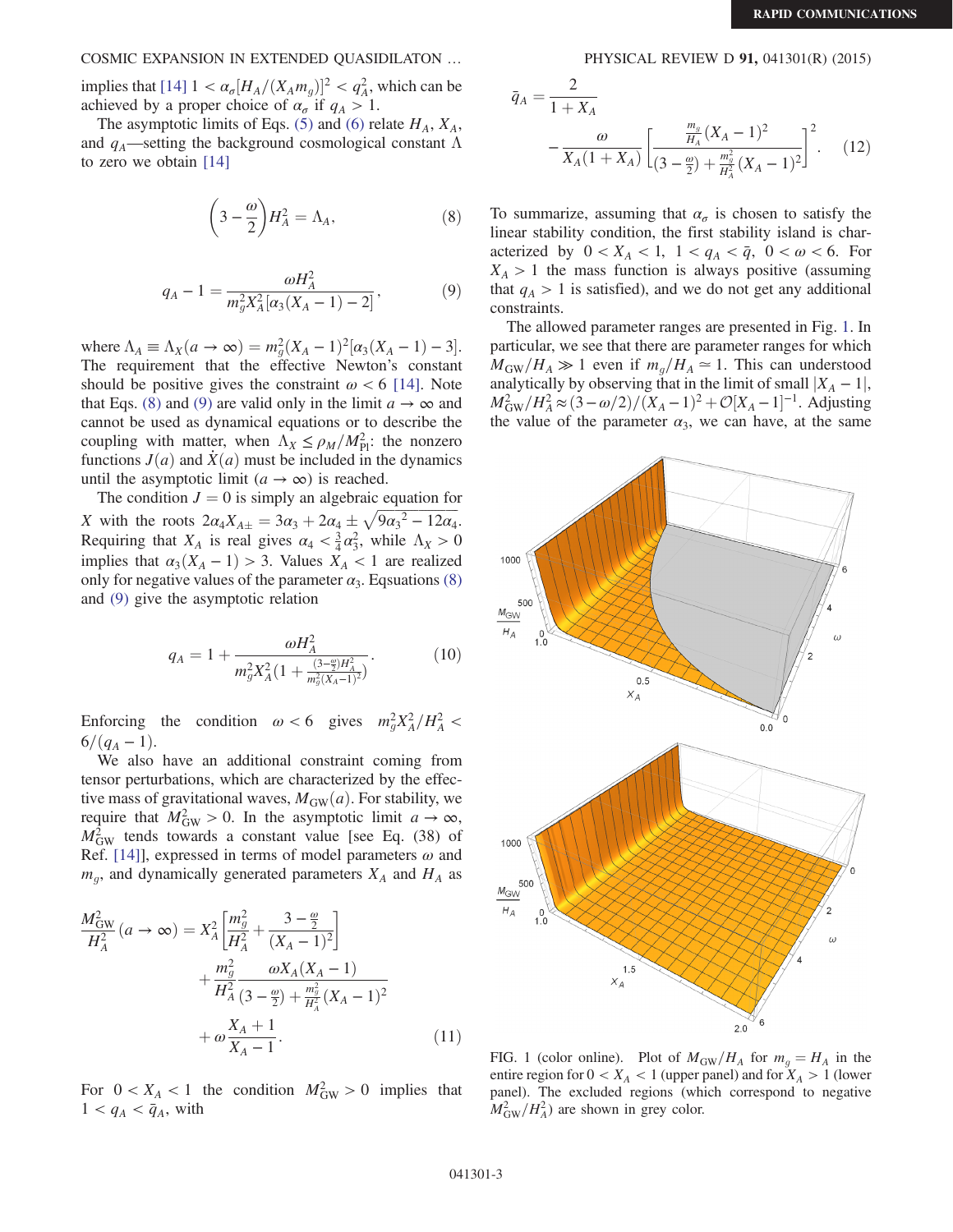time, a sizeable value of the effective cosmological constant  $\Lambda_A$ . This is an important property of quasidilaton extensions of massive gravity. In massive gravity, the constraint sions of massive gravity. In massive gravity, the constraint  $m_q/H_A \simeq 1$  severely restricts  $M_{\text{GW}}$ ; however, in the presence of the quasidilaton this restriction is relaxed, and one can have  $M_{\text{GW}}/H_A \gg 1$ , with important phenomenological implications.

### B. Radiation- and matter-dominated regimes

In order to recover the usual background expansion during matter (or radiation) domination, the effective cosmological constant  $\Lambda_M$  as well as the quasidilaton field kinetic term  $\omega \dot{\sigma}_M^2/2$  must be negligible compared to the total energy density of matter:  $\Delta u \ll \omega / M_{\phi}^2 \approx 3H_0^2$  and total energy density of matter:  $\Lambda_M \ll \rho_M/M_{Pl}^2 \approx 3H_M^2$  and  $\omega \sigma^2/2 \ll 3H^2 \approx \rho_M/M^2$  (the subscript M denotes mature  $\omega \dot{\sigma}_M^2/2 \ll 3H_M^2 \simeq \rho_M/M_{\rm Pl}^2$  (the subscript M denotes mat-<br>ter or radiation domination). Using Eqs. (5) and (6) we ter or radiation domination). Using Eqs. [\(5\)](#page-1-3) and [\(6\)](#page-1-4) we obtain the following (dynamical) equation for  $q_M(t)$ :

$$
q_M = 1 + \frac{\omega H_M^2}{m_g^2 X_M} \times \frac{[J_M + X_M(\alpha_3(X_M - 1) - 2)]}{([J_M + X_M(\alpha_3(X_M - 1) - 2)] + \frac{4}{3} J_M(X_M - 1))^2}.
$$
\n(13)

This equation can be used when formulating the initial conditions to determine the background expansion history. Note that  $3\omega \dot{X}_M \dot{\sigma}_M^2 = (q_M - 1) \tilde{\Lambda}_M X_M$  [see Eq. [\(6\)](#page-1-4) with the use of  $2\dot{H}_M - (q_M + P_M)/M^2$ ]. Fourtion (4) with the use of  $2\dot{H}_M = -(\rho_M + P_M)/M_{\rm Pl}^2$ . Equation [\(4\)](#page-1-0) with  $\dot{\rho}^0(t)/n(t)$  – constant results in the following scal- $\dot{\phi}^0(t)/n(t) =$  constant results in the following scaling:  $J_M X_M (1 - X_M) \propto 1/a^4$ .

## III. IMPRINTS OF MASSIVE GRAVITATIONAL WAVES ON THE MICROWAVE BACKGROUND

In the linear and Lorentz-invariant massive gravity theory [\[1,26\]](#page-4-0), gravitons are spin-2 particles, and there are five independent polarizations of gravitational waves, usually referred to as helicity states  $\pm 2$ ,  $\pm 1$ , and 0. The additional degrees of freedom (helicities  $\pm 1$  and 0) can be associated with vector and scalar modes (i.e. vector and scalar particles). The vDVZ discontinuity arises because of the coupling of the spin-0 mode with matter, and it can be eliminated, as stated before, through the Vainshtein screening mechanism. Another difficulty of many massive gravity models is the presence of ghosts in the models. As noted earlier, the recently proposed dRGT model [\[8\]](#page-4-17) is a ghostfree model of massive gravity. In this framework one can define the crossover density  $\rho_{cr} = 3M_{\rm Pl}^2 m_g^2$ ; when the density of the Universe is lower than  $\rho$  the effects of a density of the Universe is lower than  $\rho_{cr}$ , the effects of a nonzero graviton mass start to become relevant.

We consider here only tensor modes (gravitational waves) which acquire a nonzero mass  $M_{\text{GW}}$ , and the gravitational wave dispersion relation is modified accordingly,  $f^2 = (k/a)^2 + M_{\text{GW}}^2$ , k being the comoving wave

## TINA KAHNIASHVILI et al. PHYSICAL REVIEW D 91, 041301(R) (2015)

number and f the effective frequency with respect to proper time. As in GR the tensor mode of perturbations is generated through quantum-mechanical fluctuations during inflation [\[27\].](#page-4-18) In the standard cosmological scenario the tensor mode is amplified through the mechanism of parametric resonance [\[28,29\]](#page-4-19), and the amplitude is completely determined by the value of the Hubble parameter at the end of inflation. The content of the Universe as well as the current accelerated cosmological expansion slightly affect the predicted background of gravitational waves in the present epoch, even in GR [\[30\]](#page-4-20). In massive gravity models the situation is more complicated. The oscillator equation for gravitational waves contains an additional mass term  $a^2 M_{\text{GW}}^2$ , which affects the lower frequencies  $(k/a) \lesssim M_{\text{GW}}$ ,<br>leaving the higher-frequency tail of gravitational waves leaving the higher-frequency tail of gravitational waves almost unchanged. The largest deviations from GR are therefore expected for these low-frequency modes [\[31\]](#page-4-21). The authors in Ref. [\[32\]](#page-4-22) in fact found a sharp peak in the gravitational wave spectrum around  $f_0 \simeq M_{\text{GW},0}$ , the subscript 0 denoting the values today.

We would like to conclude this section with some speculations for the microwave background scalar power spectrum. For an effective mass scale *m* associated with gravity waves, we might expect a Yukawa-like gravitational potential of the form  $V(r) \propto e^{-mr}/r$ . A natural choice for the mass scale  $m$  in a massive gravity theory is probably between  $m_q$  and  $M_{\text{GW}}$ . If we take m to be as large as  $M_{\text{GW}}$ , then we expect to see a suppression in power on scales similar to  $M_{\text{GW}}^{-1}$ . In this paper we pointed out that in a quasidilaton theory of massive gravity  $M_{\text{GW}}$  could be quasidilaton theory of massive gravity,  $M_{\text{GW}}$  could be much larger than the Hubble scale. So we can expect two scales to appear in the data: if we choose, for example,  $m_q \approx H_0$  and  $M_{\text{GW}} \approx 1000 H_0$ , then we can relate the first scale to the accelerated expansion of the Universe and the second one to the large-scale suppression of power in the microwave background two-point correlation function [\[25\]](#page-4-15). Note that this freedom of having two distinct scales might not be available in "pure" massive gravity models (with no additional fields), since there we do not expect  $M_{\text{GW}}$  to be very different from  $m_q$  [\[10,17\].](#page-4-6)

### IV. CONCLUDING REMARKS

Massive gravity and its quasidilaton extension provide a very interesting theoretical framework and have a rich phenomenology. In this paper we investigated some cosmological consequences of quasidilaton massive gravity. We presented the general background equations which are valid in both asymptotic regimes—matter domination and the current self-accelerated stage. These dynamical equations are needed in order to compare with the full expansion history of the Universe. Current supernova data, for example, would constrain various model parameters and their combinations [\[22\]](#page-4-12).

We also showed that the quasidilaton model permits solutions with  $m_g/H_A \simeq 1$  and  $M_{\text{GW}}/H_A \gg 1$ . This